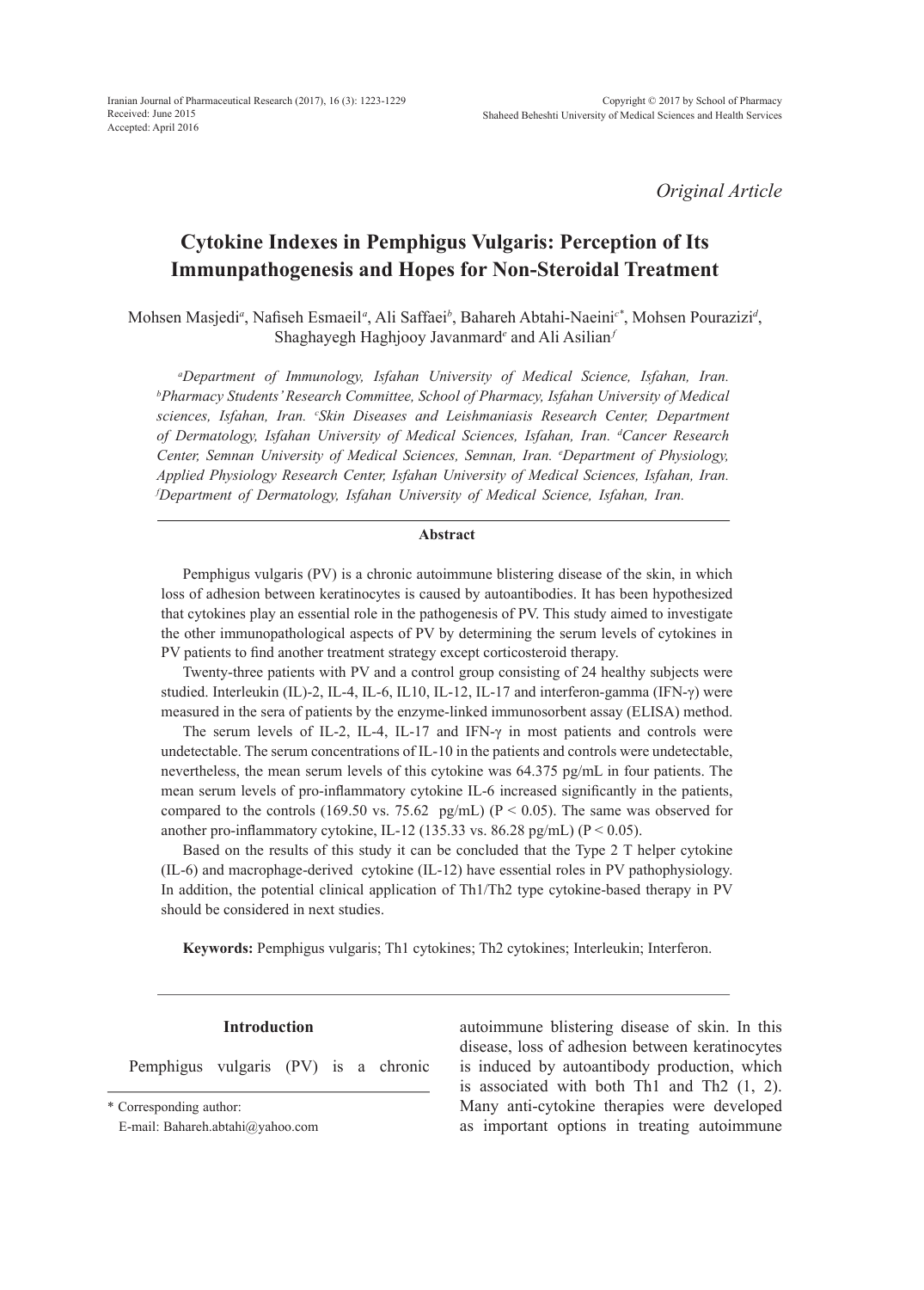diseases. Recent reports suggested notable effects of biologics resulting in dramatic changes in treatment algorithms of several inflammatory diseases including Crohn's disease and rheumatoid arthritis. Many of these anticytokine therapies are now confirmed as safe and effective options in various autoimmune diseases, nevertheless there are very limited clinical reports with these options in PV. Hence, additional clinical studies utilizing these drugs in PV patients are necessary. Moreover, even though additional cytokines are discovered to play important roles in the development of PV, biologics can be developed against these molecules and developed as potential therapeutic strategies (3, 4). Understanding the cytokines profile pattern of PV help to find the pathogenesis of PV and possibly management of this fatal disease (4).

Cluster of differentiation CD4<sup>+</sup> T-cells either Th1 or Th2 cells are commonly responsible in the disease eradication or expansion. Th1 cells usually create a large quantity of interleukin-2 (IL-2) and interferon- $\gamma$  (IFN- $\gamma$ ) which are vital for macrophage activation leading to enhancement of microbial killing and function under cell mediated immunity to destroy the intracellular viruses and tumor cells. Conversely, Th2 cells create IL-4, IL-6 and IL-10, which are involved in the stimulation of the humoral arm of the immune response, activating and preparing B cells for antibody production involved with the extracellular pathogens and allergic responses and they are directly involved in the loss of adhesion between the keratinocytes (5-7). Recent studies suggest that PV pathogenesis is the result of autoantibody production due to an imbalance in the Dsg3-sensitized. Th1 and Th2 cell pathways and Th2 predominant response in PV (3, 4).

IL-6 is a pro-inflammatory cytokine, which is involved in the regulation of the immune cells, including the onset and resolution of inflammation, responses to infection, tissue remodelling and cancer. The pathogenesis of autoimmune diseases is mostly characterized by pro-inflammatory cytokine production. Therefore, these molecules have become the focus of many anti-cytokine therapeutic strategies (8, 9).

IL-12 is another cytokine that plays an important role in autoimmunity diseases. The key Th1 mediators are IFN-γ and IL-12 which positively feedback and stimulate the further differentiation of Th1 cells (3, 10).

IL-17-generating T lymphocytes have newly been categorized as a novel effector T lymphocyte subset, termed Th17 that is discrete from Th1, Th2 and Treg subsets (4, 11). IL-17 is a CD4+ T cell-originated cytokine, which stimulates the production and expression of pro-inflammatory cytokines, IL-beta and TNF-alpha, by the human macrophages and dysregulation of this new subset has been shown to be associated with many autoimmune diseases (12). As mentioned above, the cytokines play a significant role in the immunopathogenesis of PV (3), consequently their measutrement in the serum contribute into the improvement of our own knowledge concerning the immunopathogenesis of this potentially fatal disease (13). Also Rituximab is an anti CD 20 monoclonal antibody that targets the CD-20 molecule found on the cell surface of B-cells. Rituximab has been used in different autoimmune diseases such as PV with using different protocols. This treatment strategy lead to targeting and destroying all B cells. Concequently, the adverse effects of this drug is undeniable.On the other hand, with detecting the responsible cytokines in PV patogenesis, the biological agents can be developed against these cytokines as potential therapeutic strategies (3, 4 and 14). Hence, these therapeutic strategies are more specific and less adverse effects are expected due to their specificity.

The aim of this study was to determin the cytokine levels in the PV patients in comparison with healthy subjects.

#### **Experimental**

In this case-control study, the sample collection was carried out to evaluate the effects of Th1 and Th2 cytokines in the pathogenesis and severity of PV. The Ethics Committee of Isfahan University of Medical Sciences, Isfahan, Iran, approved this study. The serum samples from 23 age-matched patients with PV and 24 healthy subjects (without any complication such as, septicaemia, metabolic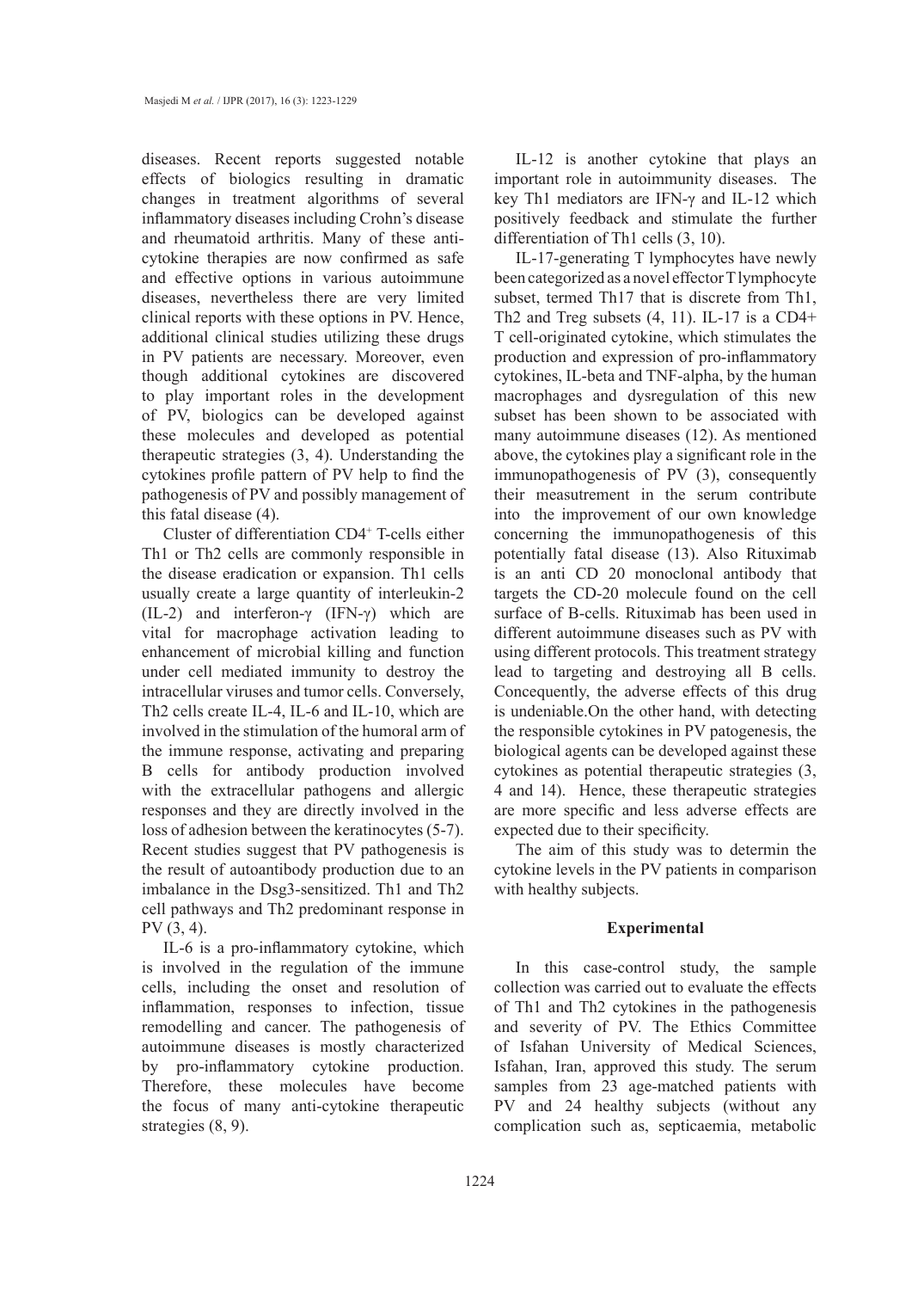disturbance, temperature deregulation) devoid of any immunosuppressive therapy such as, systemic steroids, cyclophosphamide or azathioprine in the last one month were studied. The diagnosis of PV patients was verified by histopathology (H&E staining method) and direct immunofluorescences, who were admitted to the Department of Dermatology of the Al-Zahra Hospital, Isfahan, Iran, between the years of 2004 to 2014 and all the selected patients had mild to severe diseases, based on the Mahajan's scoring system (15). Blood samples of 24 healthy subjects, who gave consent for this study, were collected from different departments of Isfahan University of Medical Sciences. Detailed patient history was taken and a physical examination performed.

Patients were diagnosed and managed as per hospital protocol. Ten millilitres of venous blood was taken from all subjects and drawn into tubes free of endotoxins. The tubes were centrifuged at 3000 rpm for 10 min (Sigma 301, US) and then serum was separated and kept at -70 °C . The levels of all markers in the sera were measured by the high sensitivity of the ELISA method. The ELISA kit for the measurement of serum levels of IFN-γ, IL-2, IL-4, IL-6, IL10 and IL-12 was supplied by the U-CyTech biosciences, Yalelaan 48, 3584 CM Utrecht, and the Netherlands. However, the ELISA kit for the measurement of the serum level of IL-17A was supplied by the European Headquarters, Peprotec EC. London.

# *ELISA method for the measurement of Th1 cytokines (IL-2, IFN-γ), Th2 cytokines (IL-4, IL-6 and IL-10), Macrophage-derived cytokine (IL- 12p40+p70), and Th17 cytokine (IL-17A)*

Monoclonal antibodies specific for different cytokines (IL-2, IFN-γ, IL-6, IL-12, and IL-17) were coated onto the wells of the microtiter strips provided during the first incubation. Then, IL-2, IFN-γ, IL-4, IL-6, IL-10, IL-12 and IL-17 present in the samples or standards were added into the perspective wells. Then a monoclonal antibodies against IL-2/IFN-γ/IL-4/IL-6/IL-10 and IL-17 conjugated to biotin were added into each well. Following incubation, unbound IL-2, IFN-γ, IL-4, IL-6, IL-10, IL-12, and IL-17 were removed during a wash step. Streptavidin-horse-raddish peroxidase (HRP) was added and bound to the biotyinylated anti-IL-2, IFN-γ, IL- 4, L-6, IL-10, IL-12 and IL-17. After incubation and wash step, a substrate solution reactive with HRP was added to the wells. A colored product was formed in proportion to the amounts of IL-2, IFN-γ, IL-4, IL-6, IL-10, IL-12 and IL-17 present in the sample. The reaction was terminated by addition of acid and the absorbance was measured at 450 nm. The limit of detection for IL-2, IFNγ, IL-4, IL-6, IL-10, IL-12 and IL-17 was 5.0 pg/mL, 2.0 pg/mL, 2.0 pg/mL, 2.0 pg/mL, 2.0 pg/mL, 2.0 pg/mL, and 50 ng/mL, respectively.

#### *Statistical analysis*

After reading the OD resulting obtained by the line equation and data normalization, levels of all parameters were calculated, and compared between two groups by the SPSS V16.0, using independent *t-*test and p-value < 0.05 was considered significant.

#### **Results**

Forty-seven subjects (23 PV patients, and 24 healthy controls) were studied. and 24 healthy controls) were studied. The mean  $\pm$  SD of age was  $40.19 \pm 14.61$  years (range, 17-80 years) in PV patients with a female to male ratio of 14:9, and  $37.13 \pm 17.67$  (range 20-56 years) in the healthy controls. The demographic features of the patients have been summarised in Table 1.

## *Th1 cytokine: IL-2*

The serum levels of IL-2 in most patients and controls were undetectable. Nevertheless, the mean serum levels of this cytokine in two patients was 85.82 pg/mL.

#### *Th1 cytokine: IFNγ*

The serum levels of IFN $\gamma$  in the patients and controls were undetectable.

#### *Th2 cytokine: IL-4*

The serum levels of IL-4 in most patients and controls were undetectable. Nevertheless, the mean serum levels of IL-4 in two patients was 194.55 pg/mL.

#### *Th2 cytokine: IL-10*

The serum levels of IL-10 in the patients and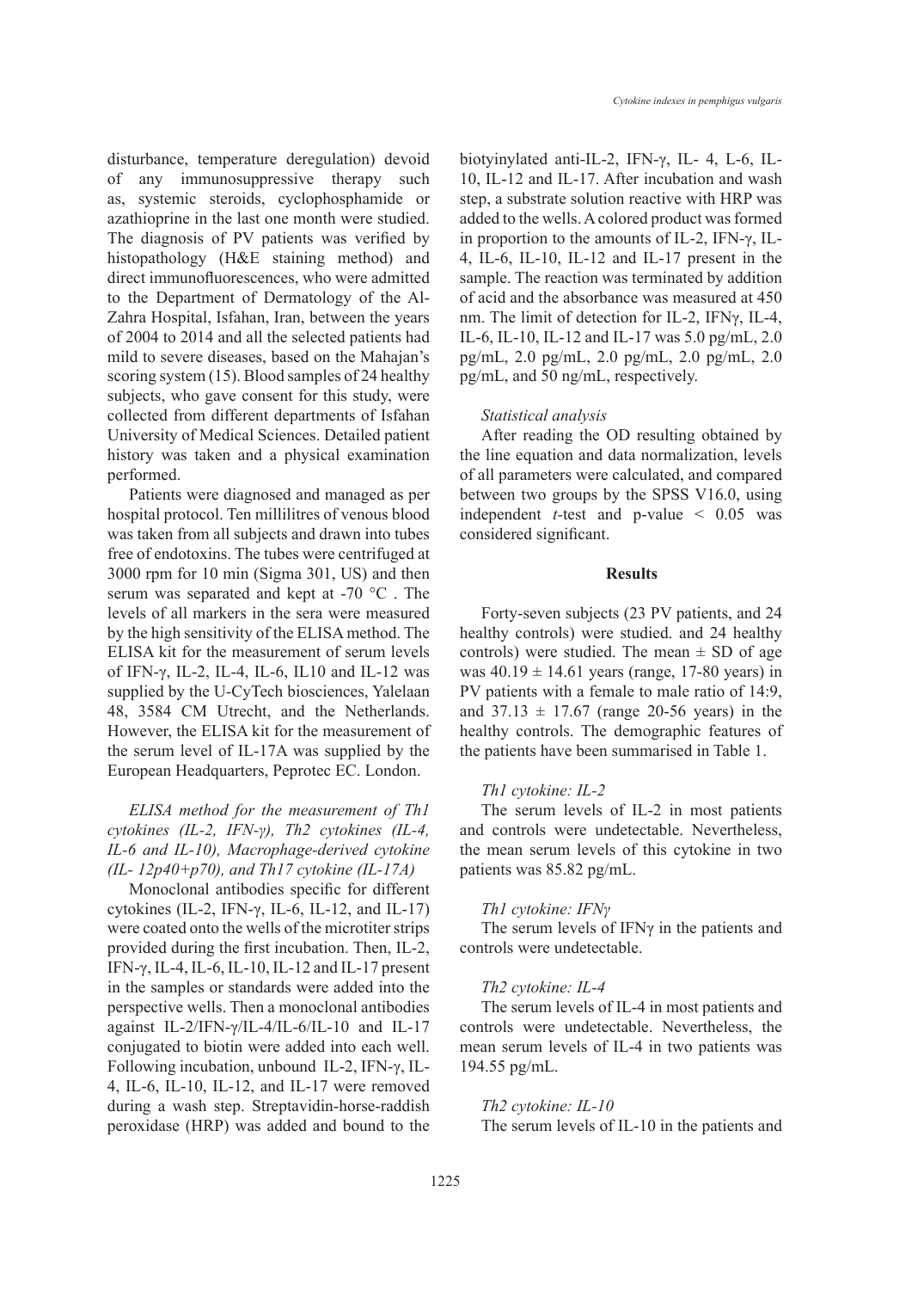| Age (years)           | $40.19 \pm 14.61$                                       |  |
|-----------------------|---------------------------------------------------------|--|
| Sex ratio (F:M)       | 14:9                                                    |  |
| <b>Lesions</b>        | $60.8\%$ localized;<br>39.1% systemic                   |  |
| Geographic dependence | 69.5% from Isfahan city;<br>30.4% from Isfahan province |  |
| Recurrence            | 8.6% relapsed;<br>91.3% newly diagnosed                 |  |
| <b>Family history</b> | Negative                                                |  |

controls were undetectable, nevertheless, the mean serum levels of this cytokine was 64.375 pg/mL in four patients.

*Pro-inflammatory macrophage and T-cell derived-cytokine: IL-6* 

The mean serum levels of IL-6 increased significantly in the patients, compared to the controls (169.50 vs. 75.62 pg/mL) ( $P < 0.05$ ) (Figure 1).

*Pro-inflammatory Macrophage-derived cytokine (IL-12)*

The mean serum levels of IL-12 increased significantly in the patients, compared to the controls (135.33 vs. 86.28 pg/mL) ( $P < 0.05$ ) (Figure 2).

#### *Th17 cytokine: IL-17*

The means serum levels of IL-17 in the

patients and controls were 0.424 and 0.490 pg/mL, respectively. There was no significant difference between the serum levels of IL-17 in the patients and controls ( $P > 0.05$ ).

The results of Th1 and Th2 cytokines have been summarised in Table 2.

# **Discussion**

Systemic corticosteroids have been the mainstay of treatment for PV. An immunosuppressive agent has also been used in some patients as a primary agent or as a supplement to systemic corticosteroids. The undeniable side effects of these drugs lead to efforts for introducing new drugs for PV (16, 17). The present study provide evidence that the Th1 cytokine IL-2 was undetectable in the sera of patients and controls, with exception of two patients, who had the mean serum levels of



Figure 1. The serum levels of IL-6 in the PV patients with pemphigus vulgaris.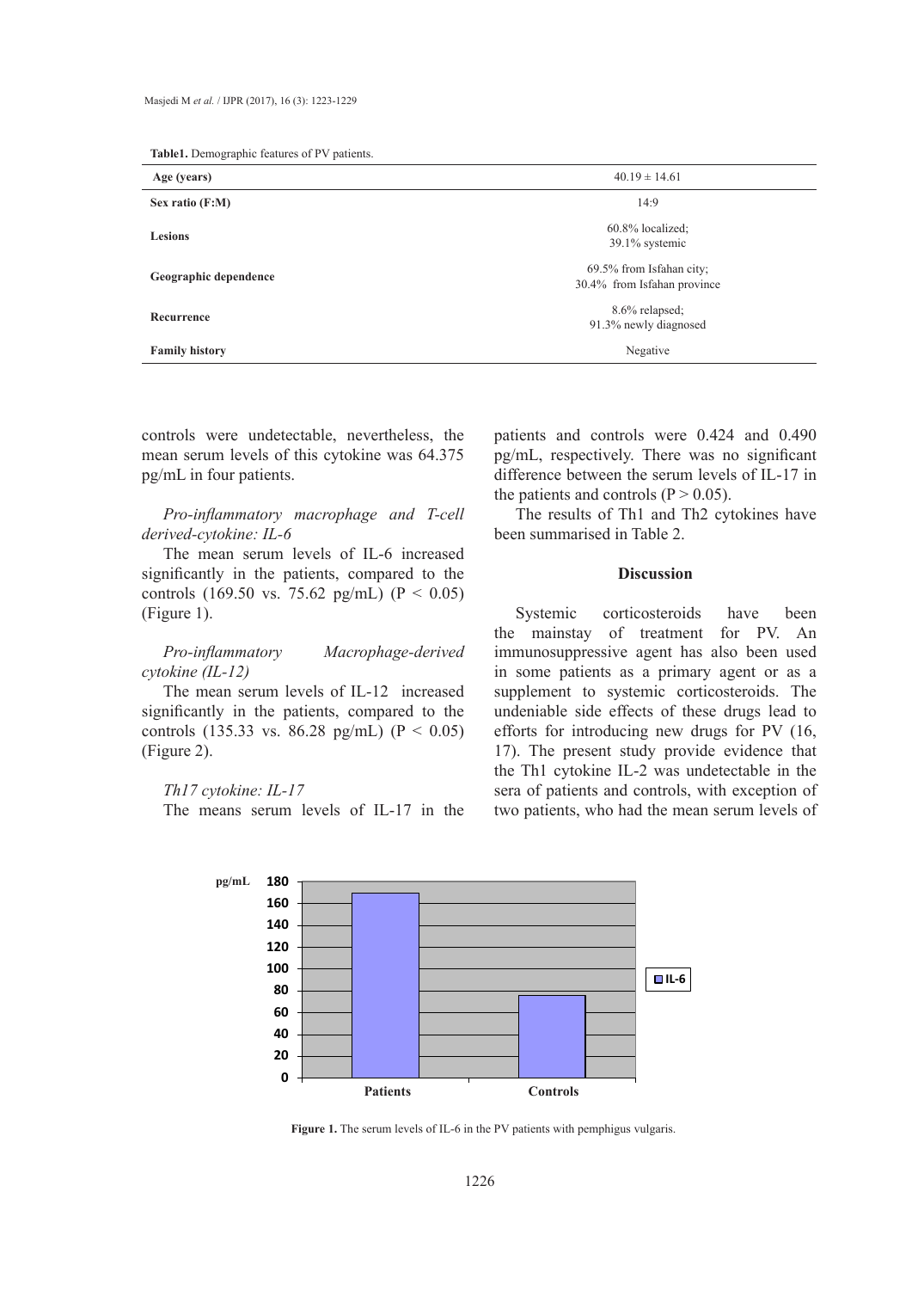

**Figure2.** The serum levels of IL-12 in the PV patients with pemphigus vulgaris.

85.82 pg/mL. Demographic studies showed that PV has relapsed in these two patients, and this was one of the prominent findings in this study. This finding is consistent with the finding of Blitstein et al., who have found that an increase in the serum levels of IL-2 plays an essential of IL-4 in most PV patien role in the PV recurrence (18, 19). In addition, Prussick *et al*. have also found that IL-2 therapy has been connected with the recurrence of PV. Perhaps, this may be due to gradual increase of IL-2 following the infliction. The result of this gradual increase is the relapse of the disease (19, 20).

The current study also revealed undetectable serum levels of Th1 cytokine IFN- $\gamma$  in the PV patients, nevertheless other studies among PV patients show variation in the serum levels of this cytokine  $(2, 21)$ . The discrepancy between this study and other studies in the literature is

unknown, but it may be due to sample size, genetic background, and methodology.

prominent findings in this study. Th2 cytokine IL-4 may confer the consistent with the finding of unanticipated data due to gene polymorphism (22, 23), and we found undetectable serum levels of IL-4 in most PV patients. Nevertheless,

> this study showed an increase in the serum concentrations of IL-4 in two PV patients (194.55 recurrence of PV. pg/mL). This finding is in agreement with the findings of D'Auria *et al*. who have described ion. The result of this Th2 in PV (24). Thus, we may conclude that the high serum level of IL-4 may participate in the pathogenesis of PV, as IL-4 is involved in allergy and other immune system disorders.  $(24)$ . Thus, we may conclude t

The current study also showed undetectable serum levels of Th2 cytokine IL-10. This finding of the statics along 1. Security of the eyes in the series of the corresponding to the findings of Bhol *et al.*, who have also found undetectable serum levels of IL-10 in the PV patients (25). This study also

| <b>TADIC 2.</b> THE SCI WILL TOYERS OF CYTONINGS IN THE T Y DATICINS AND CONTROLS. |                  |                 |                 |                    |           |  |  |
|------------------------------------------------------------------------------------|------------------|-----------------|-----------------|--------------------|-----------|--|--|
|                                                                                    | <b>Cytokines</b> | <b>Patients</b> | <b>Controls</b> | Normal range       |           |  |  |
| Th1                                                                                | $IL-2$           | <b>UD</b>       | UD              | < 2.5              | <b>NS</b> |  |  |
|                                                                                    | $IL-12$          | 135.33          | 86.28           | $(41.10 - 97.82)$  | S         |  |  |
|                                                                                    | IFN- $\gamma$    | UD.             | UD              | <3.0               | <b>NS</b> |  |  |
| Th <sub>2</sub>                                                                    | IL-4             | UD              | UD              | <4.1               | <b>NS</b> |  |  |
|                                                                                    | IL-6             | 169.50          | 75.62           | $(36.25 - 149.96)$ | S         |  |  |
|                                                                                    | $IL-10$          | <b>UD</b>       | UD              | <1.5               | <b>NS</b> |  |  |
| Th17                                                                               | $IL-17$          | UD              | UD              | < 0.5              | <b>NS</b> |  |  |

<sup>7</sup> **Table 2.** The serum levels of cytokines in the PV patients and controls.

UD: Undetectable

NS: Not Significant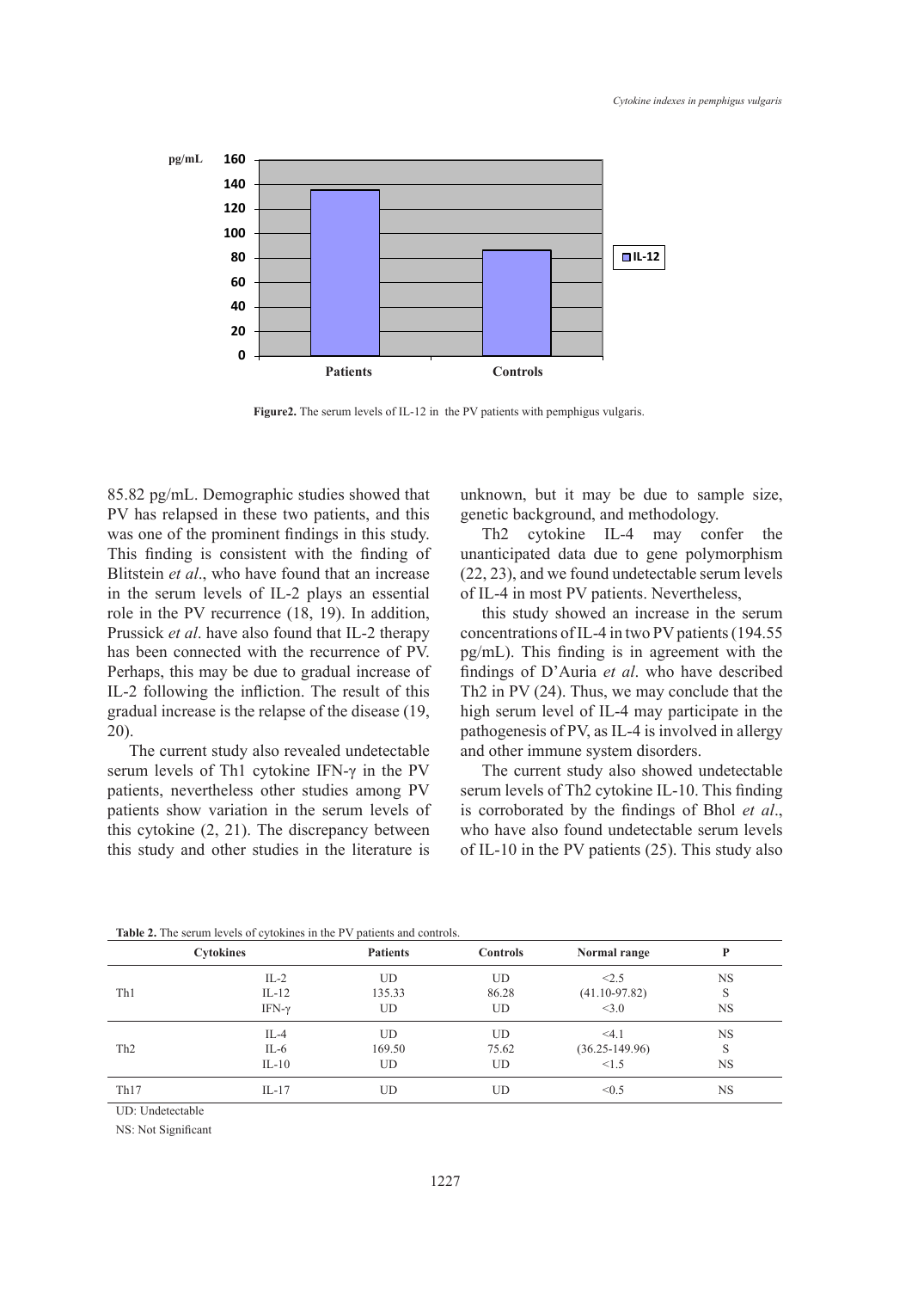showed that the serum levels of IL-6 was elevated in the PV patients of PV confirmed by the histopathology and direct immunofluorescence method. IL-6 is a proinflammatory cytokine, and since PV is an inflammatory disease, therefore it is logical to conclude that the high level of IL-6 in the sera of these patients has been due to inflammatory nature of this disease (26).

Our data also revealed that the mean serum levels of IL-12 significantly increased in the sera of patients, compared to the controls. To the best of our own knowledge, there are no studies to measure the serum levels of this cytokine in the PV patients. Concerning the increased serum levels of IL-12, we argue that inhibition of the Th2 profile in most of our own patients (IL-4 and IL-10) may be caused by IL-12. Since the serum level of IL- 12 increased in PV patients, it may have been caused for declined serum levels of IL-4 and IL-10. However, it should have stimulated the Th1 cytokine IL-2 response, which was found to be high in two patients  $(27)$ .

The results showed that there was no significant difference between the serum levels of IL- 17 in the patients and controls. In addition, Arakawa *et al.*, have recently reported lesional Th17 cells in PV. The conflicting results in these studies may reflect the genetic variations (28). In conclusion, further investigations with larger numbers of patients with PV will be necessary to elucidate this discrepancy.

Keskin et al. have suggested that both common immunosuppressive therapy and IV immunoglobulin therapies are analogous in their capacity to affect a group of cytokines in patients with PV (29). The isotype of antibodies generated by a known B cell is relied on the type of T helper lymphocytes (30). For example, T-cells which secrete Th1 cytokines, stimulate B cells to make IgG1, whereas Th2-type cytokines bring about B cells to secrete IgG4 (31, 32). Because IgG4 is the major isotype of the anti-Dsg1 and anti-Dsg-3 autoantibodies, it is thought that T-cells of the Th2 helper cell lineage may be related in PV (33). Circulating IgG auto-antibodies are present in a substantial percentage of PV patients in remission, because these patients have elevated levels of antibody production during active stages. The raised level of IL-6 (proinflammatory cytokine) and declined level of IL-2 (Th1 cytokine) in the current study supports this theory, because T-cell of the patients produce more IL-6, but not IL-2, suggesting that they secrete a Th2-like cytokine profile.

Present findings suggest the roles of Th1/ Th2 type cytokines as well as macrophagederived cytokine (IL-12) in the immunological disturbances in the pathophysiology of PV patients (2). These observations might suggest the potential clinical application of Th1/Th2 type cytokine-based therapy in PV.

# **Conclusions**

Based on the results of this study it can be concluded that the Th2-derived cytokine (IL-6) and macrophage-derived cytokine (IL-12) have essentioal roles in PV pathophysiology. In addtion the potential clinical application of Th1/ Th2 type cytokine-based therapy in PV should be considered in next studies.

# **Acknowledgment**

The authors would like to thank Dr. Banafsheh Tamizifar and Dr. Fatemeh Andalib for their patient gathering.

#### **References**

- Aksu D, Peksari Y, Arica IE and Gurgey E. Assessing (1) the autoantibody levels in relation to disease severity and therapy response in pemphigus patients. *Indian J. Dermatol*. (2010) 55: 342-7.
- (2) Satyam A, Khandpur S, Sharma VK and Sharma A. Involvement of T(H)1/T(H)2 cytokines in the pathogenesis of autoimmune skin disease-Pemphigus vulgaris. *Immunol. Invest*. (2009) 38: 498-509.
- Giordano CN and Sinha AA. Cytokine networks (3) in Pemphigus vulgaris: an integrated viewpoint. *Autoimmunity* (2012) 45: 427-39.
- Mortazavi H, Esmaili N, Khezri S, Khamesipour A, (4) Vasheghani Farahani I, Daneshpazhooh M and Rezaei N. The effect of conventional immunosuppressive therapy on cytokine serum levels in pemphigus vulgaris patients. *Iran J. Allergy Asthma Immunol*. (2014) 13: 174-83.
- (5) Bernink J, Mjosberg J and Spits H. Th1- and Th2-like subsets of innate lymphoid cells. *Immunol. Rev.* (2013) 252: 133-8.
- $(6)$  Cope A, Le Friec G, Cardone J and Kemper C. The Th1 life cycle: molecular control of IFN-gamma to IL-10 switching. *Trends Immunol.* (2011) 32: 278-86. Kosmaczewska A, Swierkot J, Ciszak L and Wiland